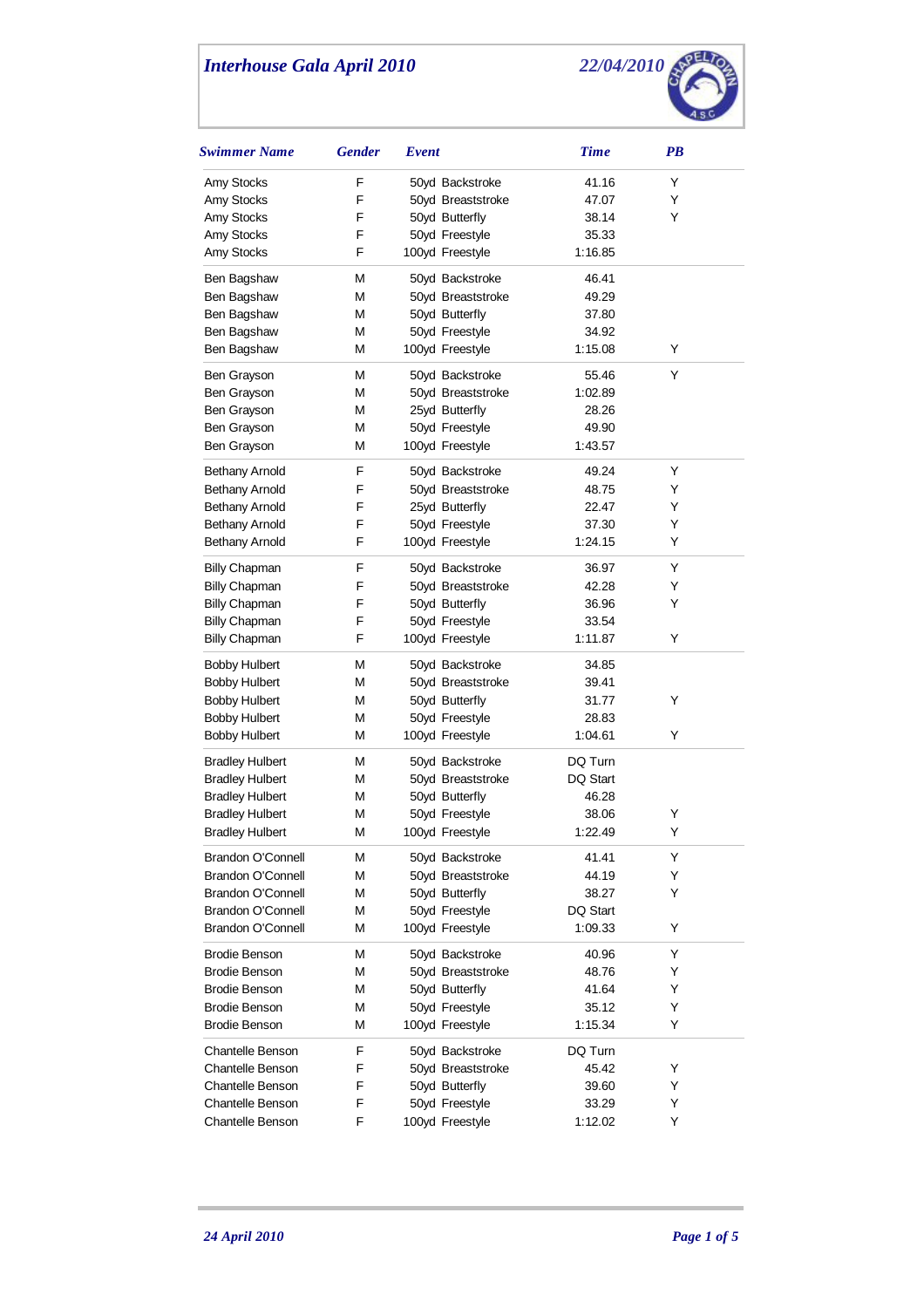

| Swimmer Name                   | <b>Gender</b> | Event |                                   | <b>Time</b>      | PB |
|--------------------------------|---------------|-------|-----------------------------------|------------------|----|
| <b>Cherie Millward</b>         | F             |       | 50yd Backstroke                   | 49.52            | Y  |
| <b>Cherie Millward</b>         | F             |       | 50yd Breaststroke                 | 50.17            | Y  |
| <b>Cherie Millward</b>         | F             |       | 50yd Butterfly                    | 46.00            | Y  |
| <b>Cherie Millward</b>         | F             |       | 50yd Freestyle                    | 40.77            |    |
| <b>Cherie Millward</b>         | F             |       | 100yd Freestyle                   | 1:26.82          | Y  |
| Chloe Bagshaw                  | F             |       | 50yd Backstroke                   | 48.72            | Y  |
| Chloe Bagshaw                  | F             |       | 50yd Breaststroke                 | DQ Turn          |    |
| Chloe Bagshaw                  | F             |       | 50yd Butterfly                    | 45.94            | Y  |
| Chloe Bagshaw                  | F             |       | 50yd Freestyle                    | 36.62            | Y  |
| Chloe Bagshaw                  | F             |       | 100yd Freestyle                   | 1:19.24          | Y  |
| Chloe Rose                     | F             |       | 50yd Backstroke                   | DQ Turn          |    |
| Chloe Rose                     | F             |       | 50yd Breaststroke                 | DQ Turn          |    |
| Chloe Rose                     | F             |       | 25yd Butterfly                    | 25.90            |    |
| Chloe Rose                     | F             |       | 50yd Freestyle                    | 46.69            |    |
| Chloe Rose                     | F             |       | 100yd Freestyle                   | 1:38.85          |    |
| Colby Watkinson                | М             |       | 50yd Backstroke                   | 45.81            |    |
| Colby Watkinson                | М             |       | 50yd Breaststroke                 | DQ Start         |    |
| Colby Watkinson                | М             |       | 25yd Butterfly                    | DQ SA            |    |
| Colby Watkinson                | М             |       | 50yd Freestyle                    | 38.28            |    |
| Colby Watkinson                | М             |       | 100yd Freestyle                   | 1:23.77          |    |
| Curtis Deakin                  | М             |       | 50yd Backstroke                   | 39.16            | Y  |
| Curtis Deakin                  | М             |       | 50yd Breaststroke                 | 45.03            |    |
| Curtis Deakin                  | М             |       | 50yd Butterfly                    | 43.22            | Y  |
| Curtis Deakin<br>Curtis Deakin | М<br>М        |       | 50yd Freestyle<br>100yd Freestyle | 32.46<br>1:13.07 | Y  |
| Daniel Oldham                  | M             |       | 50yd Backstroke                   | 52.14            | Y  |
| Daniel Oldham                  | м             |       | 50yd Breaststroke                 | 56.05            | Y  |
| Daniel Oldham                  | М             |       | 25yd Butterfly                    | DQ SA            |    |
| Daniel Oldham                  | М             |       | 50yd Freestyle                    | 42.52            | Y  |
| Daniel Oldham                  | М             |       | 100yd Freestyle                   | 1:31.08          | Y  |
| Daniel Whiteman                | М             |       | 50yd Backstroke                   | DQ Turn          |    |
| Daniel Whiteman                | М             |       | 50yd Breaststroke                 | 55.00            |    |
| Daniel Whiteman                | М             |       | 50yd Butterfly                    | 50.63            | Υ  |
| Daniel Whiteman                | М             |       | 50yd Freestyle                    | 42.52            |    |
| Daniel Whiteman                | M             |       | 100yd Freestyle                   | 1:28.66          |    |
| Demi Benson                    | F             |       | 50yd Backstroke                   | DQ Turn          |    |
| Demi Benson                    | F             |       | 50yd Breaststroke                 | 49.23            | Y  |
| Demi Benson                    | F             |       | 50yd Butterfly                    | 45.49            |    |
| Demi Benson                    | F             |       | 50yd Freestyle                    | 40.91            |    |
| Demi Benson                    | F             |       | 100yd Freestyle                   | 1:13.85          |    |
| Dion Charehwatenda             | М             |       | 50yd Backstroke                   | DQ Turn          |    |
| Dion Charehwatenda             | М             |       | 50yd Breaststroke                 | 49.44            |    |
| Dion Charehwatenda             | М             |       | 25yd Butterfly                    | 21.11            |    |
| Dion Charehwatenda             | М             |       | 50yd Freestyle                    | 37.63            |    |
| Dion Charehwatenda             | М             |       | 100yd Freestyle                   | 1:31.38          |    |
| Ellie Brammer                  | F             |       | 50yd Backstroke                   | DQ Turn          |    |
| Ellie Brammer                  | F             |       | 50yd Breaststroke                 | DQ Turn          |    |
| Ellie Brammer                  | F             |       | 25yd Butterfly                    | DQ SA            |    |
| Ellie Brammer                  | F             |       | 50yd Freestyle                    | 45.47            | Y  |
| Ellie Brammer                  | F             |       | 100yd Freestyle                   | 1:37.77          |    |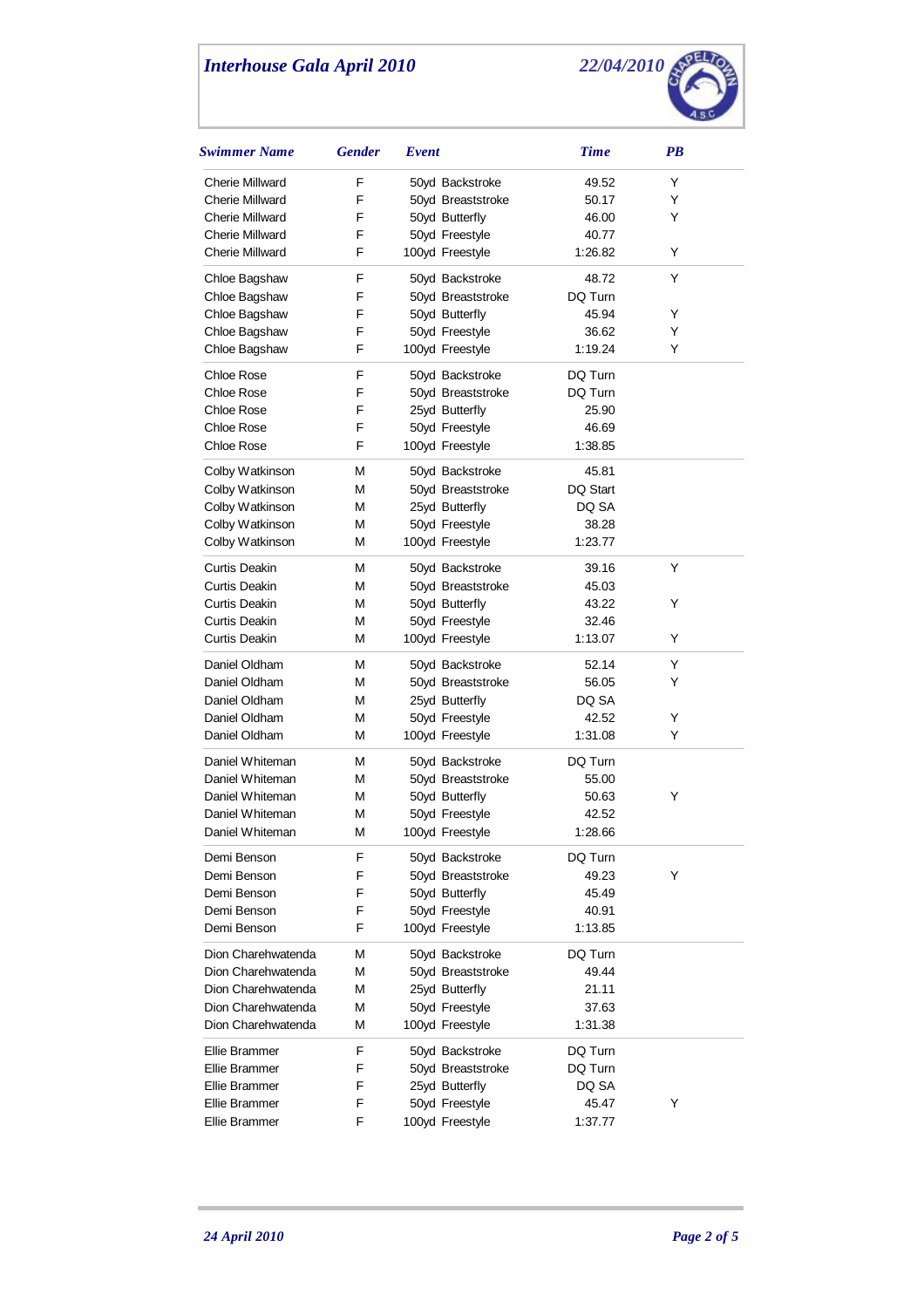

| <b>Swimmer Name</b>   | <b>Gender</b> | Event             | <b>Time</b> | $\overline{PB}$ |
|-----------------------|---------------|-------------------|-------------|-----------------|
| Ellie Butler          | F             | 50yd Backstroke   | 43.80       | Y               |
| Ellie Butler          | F             | 50yd Breaststroke | 45.05       | Y               |
| Ellie Butler          | F             | 50yd Butterfly    | DQ SL       |                 |
| Ellie Butler          | F             | 50yd Freestyle    | 36.62       | Y               |
| <b>Ellie Butler</b>   | F             | 100yd Freestyle   | 1:21.20     | Y               |
| Hannah Reynolds       | F             | 50yd Backstroke   | 45.71       | Y               |
| Hannah Reynolds       | F             | 50yd Breaststroke | 49.60       | Y               |
| Hannah Reynolds       | F             | 50yd Butterfly    | 49.11       |                 |
| Hannah Reynolds       | F             | 50yd Freestyle    | 40.19       |                 |
| Hannah Reynolds       | F             | 100yd Freestyle   | 1:25.75     | Y               |
| Hannah Shaw           | F             | 50yd Backstroke   | 47.08       | Y               |
| Hannah Shaw           | F             | 50yd Breaststroke | 59.66       | Y               |
| Hannah Shaw           | F             | 25yd Butterfly    | 23.58       | Y               |
| Hannah Shaw           | F             | 50yd Freestyle    | 42.60       | Y               |
| Hannah Shaw           | F             | 100yd Freestyle   | 1:28.84     | Y               |
| Hannah Stocks         | F             | 50yd Backstroke   | 42.28       | Y               |
| Hannah Stocks         | F             | 50yd Breaststroke | DQ Turn     |                 |
| Hannah Stocks         | F             | 50yd Butterfly    | 36.33       | Y               |
| <b>Hannah Stocks</b>  | F             | 50yd Freestyle    | 33.46       |                 |
| Hannah Stocks         | F             | 100yd Freestyle   | 1:08.13     | Y               |
| <b>Harry Moore</b>    | М             | 50yd Backstroke   | 46.77       | Y               |
| <b>Harry Moore</b>    | М             | 50yd Breaststroke | 45.63       |                 |
| Harry Moore           | М             | 50yd Butterfly    | 43.33       | Y               |
| <b>Harry Moore</b>    | М             | 50yd Freestyle    | 36.66       |                 |
| Harry Moore           | М             | 100yd Freestyle   | 1:20.30     | Y               |
| <b>Hollie Roberts</b> | F             | 50yd Backstroke   | 44.22       | Y               |
| <b>Hollie Roberts</b> | F             | 50yd Breaststroke | DQ Start    |                 |
| <b>Hollie Roberts</b> | F             | 50yd Butterfly    | 47.41       | Y               |
| <b>Hollie Roberts</b> | F             | 50yd Freestyle    | 36.47       | Y               |
| <b>Hollie Roberts</b> | F             | 100yd Freestyle   | 1:24.66     | Y               |
| Ilia Zaiats           | М             | 50yd Backstroke   | 34.31       | Y               |
| Ilia Zaiats           | М             | 50yd Breaststroke | 35.16       | Y               |
| Ilia Zaiats           | М             | 50yd Butterfly    | 32.38       | Y               |
| Ilia Zaiats           | М             | 50yd Freestyle    | 28.53       |                 |
| Ilia Zaiats           | M             | 100yd Freestyle   | 59.42       | Υ               |
| Jack Anderson         | М             | 50yd Backstroke   | 56.97       | Y               |
| Jack Anderson         | M             | 50yd Breaststroke | 58.86       | Y               |
| <b>Jack Anderson</b>  | M             | 25yd Butterfly    | 27.13       |                 |
| Jack Anderson         | М             | 50yd Freestyle    | 45.42       |                 |
| Jack Anderson         | М             | 100yd Freestyle   | 1:32.94     | Y               |
| <b>Jack Moore</b>     | M             | 50yd Backstroke   | 41.94       |                 |
| Jack Moore            | М             | 50yd Breaststroke | 41.85       | Y               |
| Jack Moore            | M             | 50yd Butterfly    | DQ SL       |                 |
| <b>Jack Moore</b>     | M             | 50yd Freestyle    | 31.64       |                 |
| Jack Moore            | М             | 100yd Freestyle   | 1:08.70     | Y               |
| Jade Hallam           | F             | 50yd Backstroke   | 52.94       |                 |
| Jade Hallam           | F             | 50yd Breaststroke | 55.76       |                 |
| Jade Hallam           | F             | 25yd Butterfly    | 25.41       |                 |
| Jade Hallam           | F             | 50yd Freestyle    | 47.74       |                 |
| Jade Hallam           | F             | 100yd Freestyle   | 1:41.78     |                 |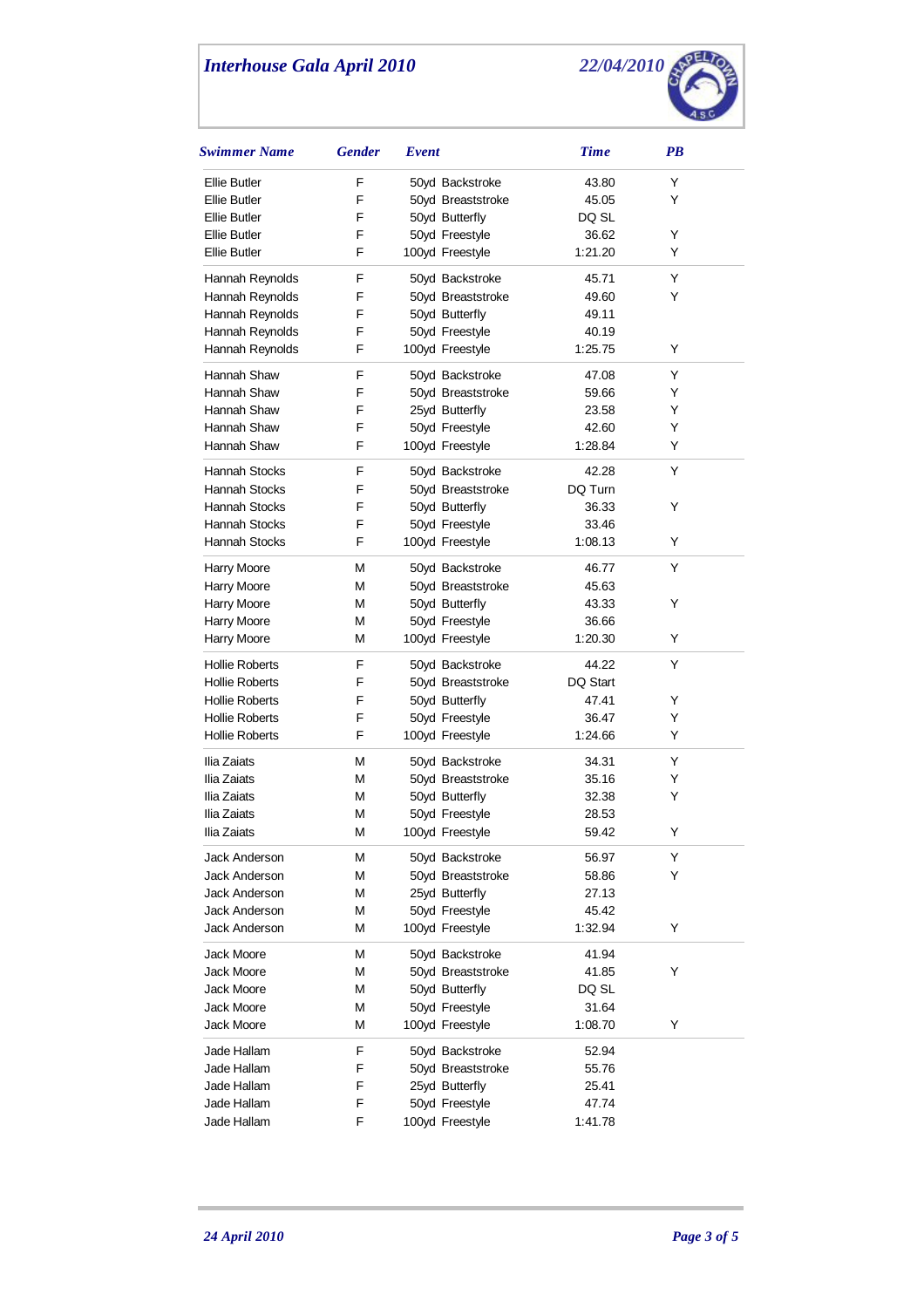

| Swimmer Name       | <b>Gender</b> | Event             | <b>Time</b> | <b>PB</b> |
|--------------------|---------------|-------------------|-------------|-----------|
| Jessica Addy       | F             | 50yd Backstroke   | DQ Turn     |           |
| Jessica Addy       | F             | 50yd Breaststroke | 41.72       | Y         |
| Jessica Addy       | F             | 50yd Butterfly    | 36.30       | Y         |
| Jessica Addy       | F             | 50yd Freestyle    | 30.47       | Y         |
| Jessica Addy       | F             | 100yd Freestyle   | 1:08.10     |           |
| Jessica Baker      | F             | 50yd Backstroke   | 47.89       | Y         |
| Jessica Baker      | F             | 50yd Breaststroke | 46.90       | Y         |
| Jessica Baker      | F             | 50yd Butterfly    | 43.83       | Y         |
| Jessica Baker      | F             | 50yd Freestyle    | 38.00       |           |
| Jessica Baker      | F             | 100yd Freestyle   | 1:20.54     |           |
| Joseph Mee         | М             | 50yd Backstroke   | <b>DNS</b>  |           |
| Joseph Mee         | М             | 50yd Breaststroke | DNS         |           |
| Joseph Mee         | М             | 50yd Butterfly    | <b>DNS</b>  |           |
| Joseph Mee         | М             | 50yd Freestyle    | <b>DNS</b>  |           |
| Joseph Mee         | М             | 100yd Freestyle   | <b>DNS</b>  |           |
| Joseph O'Connell   | М             | 50yd Backstroke   | 42.14       | Υ         |
| Joseph O'Connell   | М             | 50yd Breaststroke | 52.03       |           |
| Joseph O'Connell   | М             | 50yd Butterfly    | 42.63       | Y         |
| Joseph O'Connell   | М             | 50yd Freestyle    | 35.45       | Y         |
| Joseph O'Connell   | М             | 100yd Freestyle   | 1:15.60     | Y         |
| Josh Margerrison   | М             | 50yd Backstroke   | 37.04       | Y         |
| Josh Margerrison   | М             | 50yd Breaststroke | 44.76       |           |
| Josh Margerrison   | М             | 50yd Butterfly    | 36.07       | Υ         |
| Josh Margerrison   | М             | 50yd Freestyle    | 30.71       | Υ         |
| Josh Margerrison   | М             | 100yd Freestyle   | 1:06.63     | Υ         |
| Joshua Page        | М             | 50yd Backstroke   | 51.77       |           |
| Joshua Page        | М             | 50yd Breaststroke | 47.10       | Y         |
| Joshua Page        | М             | 50yd Butterfly    | DQ SL       |           |
| Joshua Page        | М             | 50yd Freestyle    | 43.96       | Υ         |
| Joshua Page        | М             | 100yd Freestyle   | DQ Turn     |           |
| <b>Kelsey Shaw</b> | F             | 50yd Backstroke   | 48.14       | Υ         |
| <b>Kelsey Shaw</b> | F             | 50yd Breaststroke | 56.83       | Y         |
| <b>Kelsey Shaw</b> | F             | 25yd Butterfly    | DQ SA       |           |
| Kelsey Shaw        | F             | 50yd Freestyle    | 39.10       | Υ         |
| Kelsey Shaw        | F             | 100yd Freestyle   | 1:29.58     | Υ         |
| Lauren Siddy       | F             | 50yd Backstroke   | DQ Turn     |           |
| Lauren Siddy       | F             | 50yd Breaststroke | 52.67       |           |
| Lauren Siddy       | F             | 25yd Butterfly    | 19.44       | Y         |
| Lauren Siddy       | F             | 50yd Freestyle    | 37.83       | Y         |
| Lauren Siddy       | F             | 100yd Freestyle   | 1:22.68     | Y         |
| Laurie Monaghan    | F             | 50yd Backstroke   | 32.88       |           |
| Laurie Monaghan    | F             | 50yd Breaststroke | 40.05       |           |
| Laurie Monaghan    | F             | 50yd Butterfly    | 37.00       |           |
| Laurie Monaghan    | F             | 50yd Freestyle    | 28.62       |           |
| Laurie Monaghan    | F             | 100yd Freestyle   | 1:03.02     |           |
| Lewis Haddon       | М             | 50yd Backstroke   | 40.68       |           |
| Lewis Haddon       | М             | 50yd Breaststroke | 45.66       |           |
| Lewis Haddon       | М             | 50yd Butterfly    | 38.03       | Y         |
| Lewis Haddon       | М             | 50yd Freestyle    | 32.89       | Y         |
| Lewis Haddon       | М             | 100yd Freestyle   | 1:12.34     | Υ         |